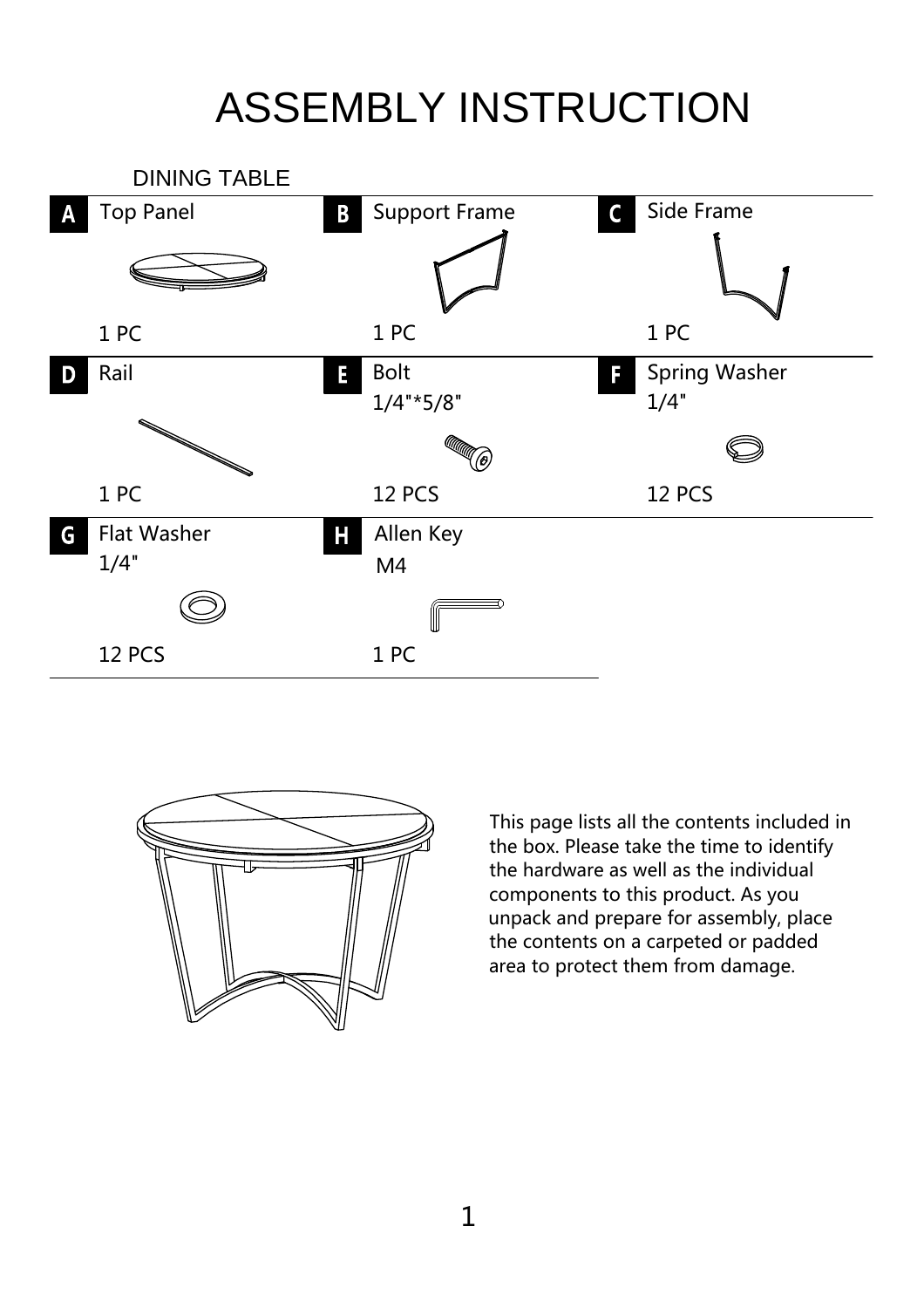Attach Side Frame (C) to Support Frame (B) using Bolt (E), Spring Washer (F), Flat  $\mathbf{1}$ Washer (G) with Allen Key (H).

**Note: At this stage, do not fully tighten the Bolts.**



Stand the base frame up. Using Bolt (E), Spring Washer (F), Flat Washer (G) with Allen  $\overline{2}$ Key (H) to fix Rail (D) to Side Frame (C) and Support Frame (B). **Note: At this stage, do not fully tighten the Bolts.**